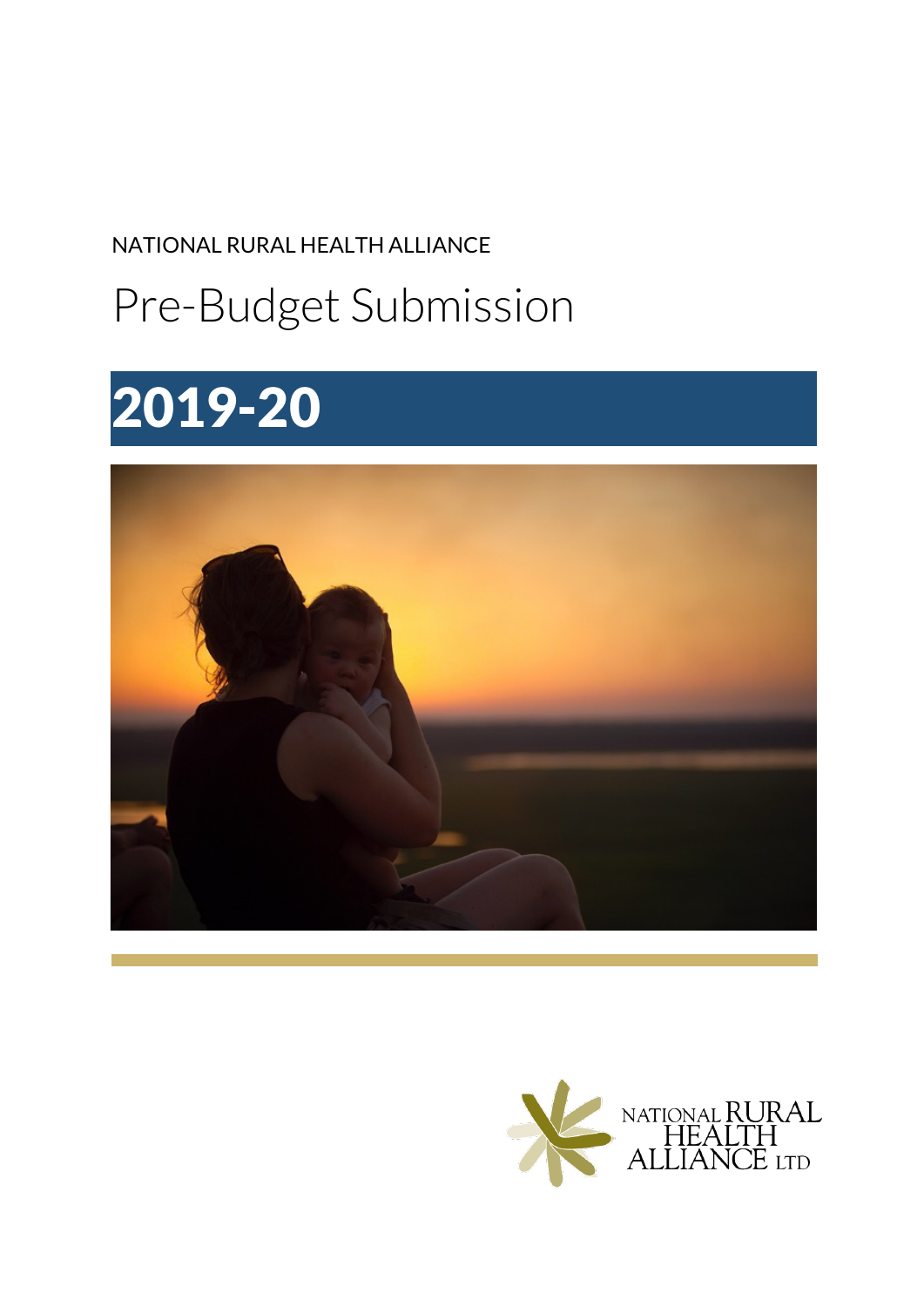### Introduction

The National Rural Health Alliance (the Alliance) is Australia's peak representative body for rural and remote health. We are committed to improve the health outcomes for the 7 million people in rural, regional and remote Australia.

The Alliance recently celebrated its 25<sup>th</sup> year as the voice of rural health. We have retained an absolute commitment to seek to improve the health outcomes experienced by people in country areas. People in rural, regional and remote Australia are more exposed to health risks (obesity, smoking, alcohol consumption, diet, exercise, accidents) and experience higher rates of health conditions (diabetes, chronic disease, cardio vascular disease to name a few) than people living in metropolitan areas. Diagnosis occurs later in the health care pathway, rates of hospitalisation are higher, treatment interventions are more invasive and the outcomes achieved are poorer.

The underlying predictors of poorer health are represented more starkly in non-metropolitan areas than they are in major urban centres. The availability of affordable, quality housing is more limited, levels of education achieved is lower, income levels are lower, employment opportunities are fewer. All of these things have a causal effect on the proportion of the population exposed to higher health risks, greater incidence of disease and poorer health outcomes.

The Alliance comprises 37 Member Bodies representing most professional health discipline peak bodies (nursing, medicine, dental, para-medical, pharmacy, allied health, health management) as well rural consumer organisations, Indigenous peak bodies (both health discipline and organisational) and national, rural focussed direct service providers.

This Pre-Budget Submission reflects the work of the Alliance over the past two years in identifying what strategies are required to have an immediate and lasting impact on improving the health of people in rural, regional and remote Australia.

The Alliance and its 37 Member Bodies thank the Government for the opportunity to contribute to the formation of the 2019–20 Federal Budget.

**Mark Diamond** Chief Executive Officer National Rural Health Alliance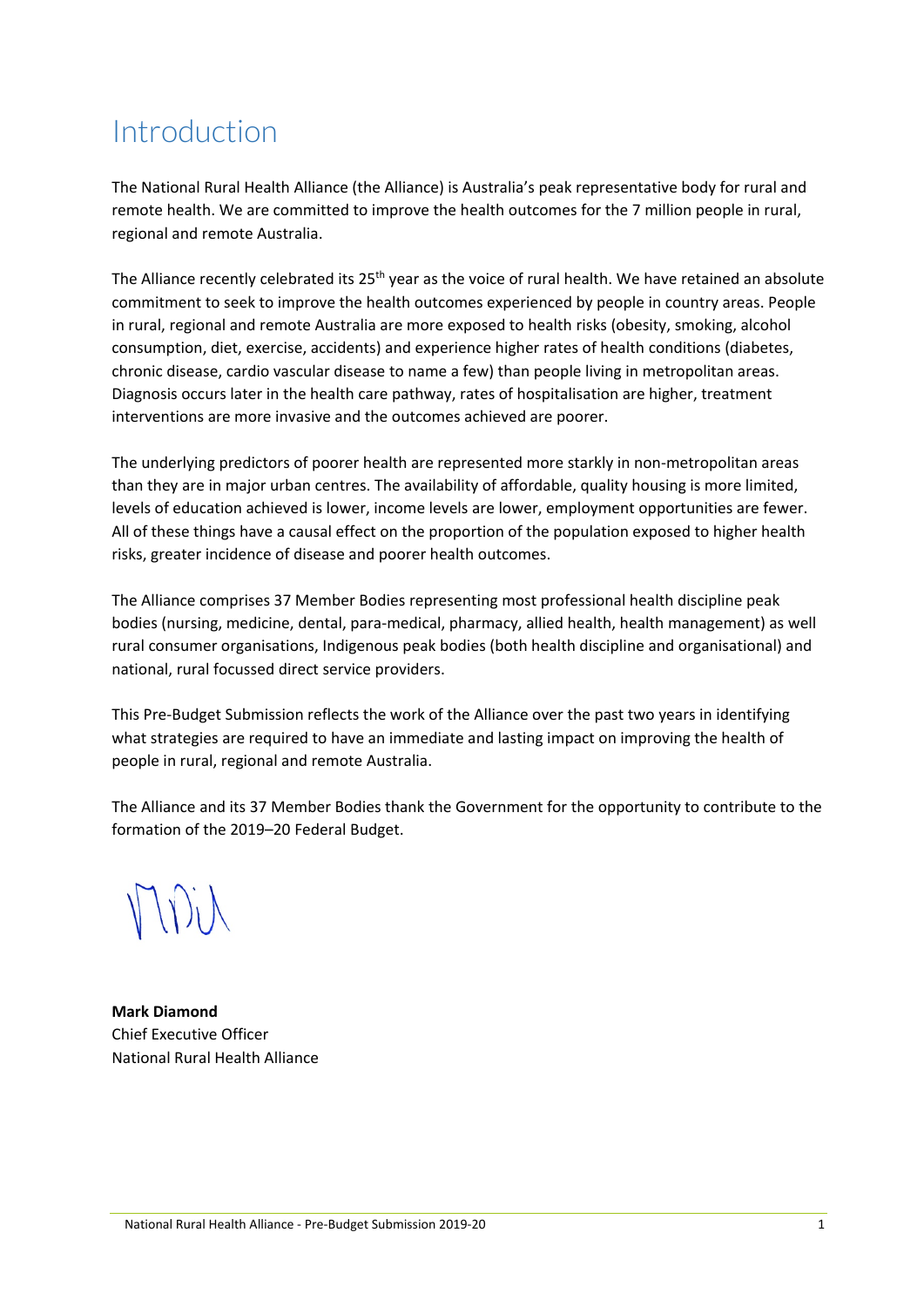## **Contents**

| 2.1 Ensuring Australia's health research effort benefits rural and remote Australia 8     |  |
|-------------------------------------------------------------------------------------------|--|
| 2.2 Providing access to the available linked health data for improved targeting of health |  |
|                                                                                           |  |
|                                                                                           |  |
|                                                                                           |  |
|                                                                                           |  |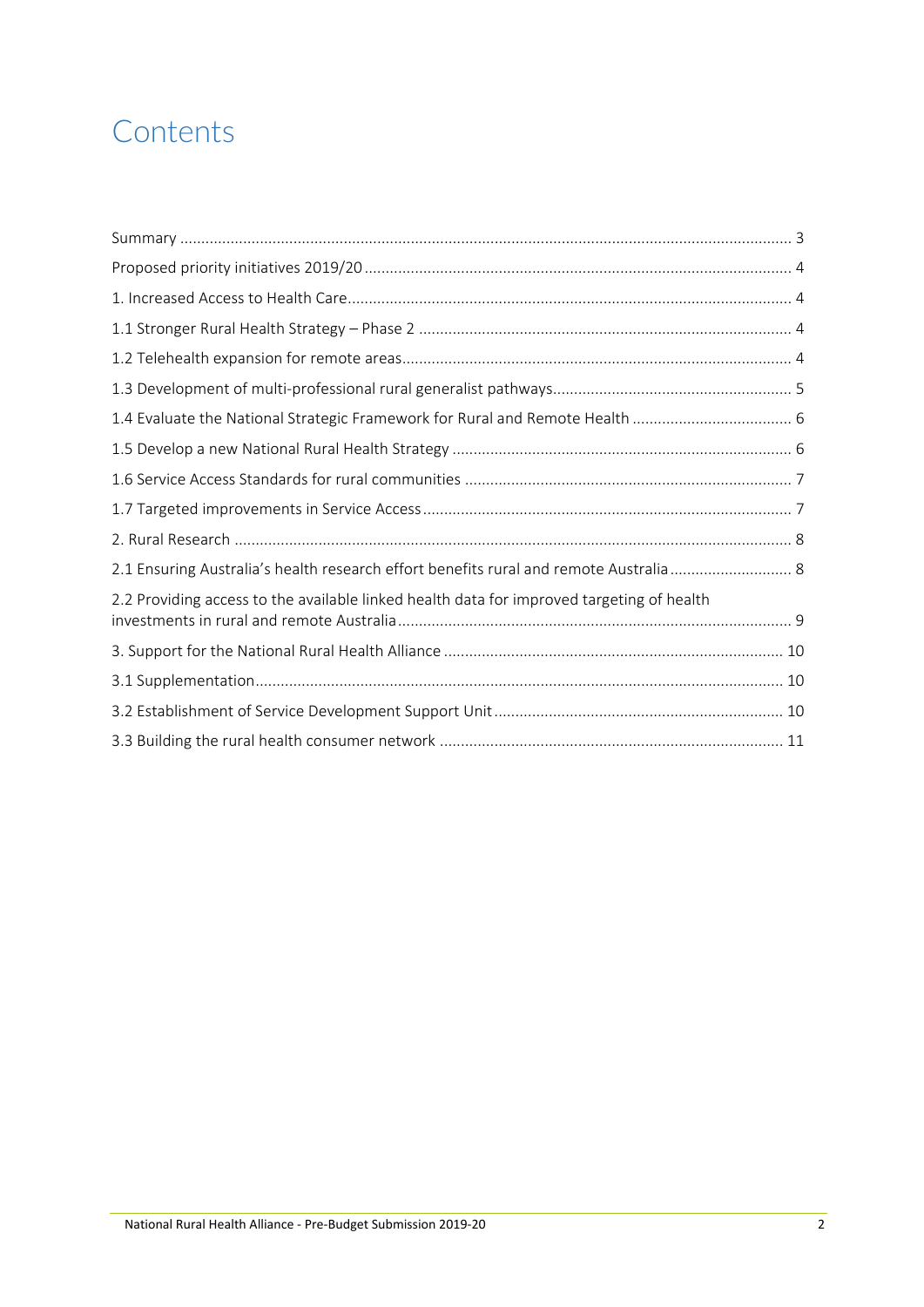## <span id="page-3-0"></span>Summary

| <b>INITIATIVF</b>                                                                                                                                          | <b>COST</b>                                                           | <b>BENEFIT</b>                                                                                                  |
|------------------------------------------------------------------------------------------------------------------------------------------------------------|-----------------------------------------------------------------------|-----------------------------------------------------------------------------------------------------------------|
| 1. Increased Access to Health<br>Care                                                                                                                      |                                                                       | A range of initiatives to increase<br>access to health care for the 7<br>million Australians living in rural,   |
| 1.1 Stronger Rural Health<br>Strategy - Phase 2                                                                                                            | \$550m (over 4 years)                                                 | regional and remote Australia.                                                                                  |
| 1.2 Telehealth expansion for<br>remote areas                                                                                                               | 35m (over 4 years)                                                    | Initiatives will result in improved<br>access to allied health care services<br>for people in remote and very   |
| 1.3 Development of a multi-<br>professional rural generalist<br>pathways                                                                                   | \$0.5m (over 2 years)                                                 | remote areas, pathways to train<br>multi-professional rural generalists,<br>evaluate the current National       |
| 1.4 Evaluate the National<br><b>Strategic Framework for Rural</b><br>and Remote Health                                                                     | \$0.6m (over 2 years)                                                 | Framework for Rural Health and<br>develop a new National Rural Health<br>Strategy, define the levels of service |
| 1.5 Develop a new National Rural<br><b>Health Strategy</b>                                                                                                 | \$1m (over 2 years)                                                   | access that is needed for rural<br>communities and demonstrate the<br>application of workforce, service         |
| 1.6 Service Access Standards for<br>rural Communities                                                                                                      | \$9m (over 2 years)                                                   | models and innovative approaches<br>to providing health care in targeted                                        |
| 1.7 Targeted Improvements in<br><b>Service Access</b>                                                                                                      | \$50m (over 4 years)                                                  | communities.                                                                                                    |
| 2. Rural Research                                                                                                                                          |                                                                       |                                                                                                                 |
| 2.1 Ensuring Australia's health<br>research effort benefits rural and<br>remote Australia                                                                  | \$7m (over 4 years)                                                   |                                                                                                                 |
| 2.2 Providing access to linked<br>health data                                                                                                              | \$4m (over 4 years)                                                   |                                                                                                                 |
| 3. Support for the National Rural<br><b>Health Alliance</b><br>3.1 Supplementation<br>3.2 Service Development Unit<br>3.3 Rural Health Consumer<br>Network | \$2m (over 4 years)<br>\$9.3m (over 4 years)<br>\$0.4m (over 2 years) |                                                                                                                 |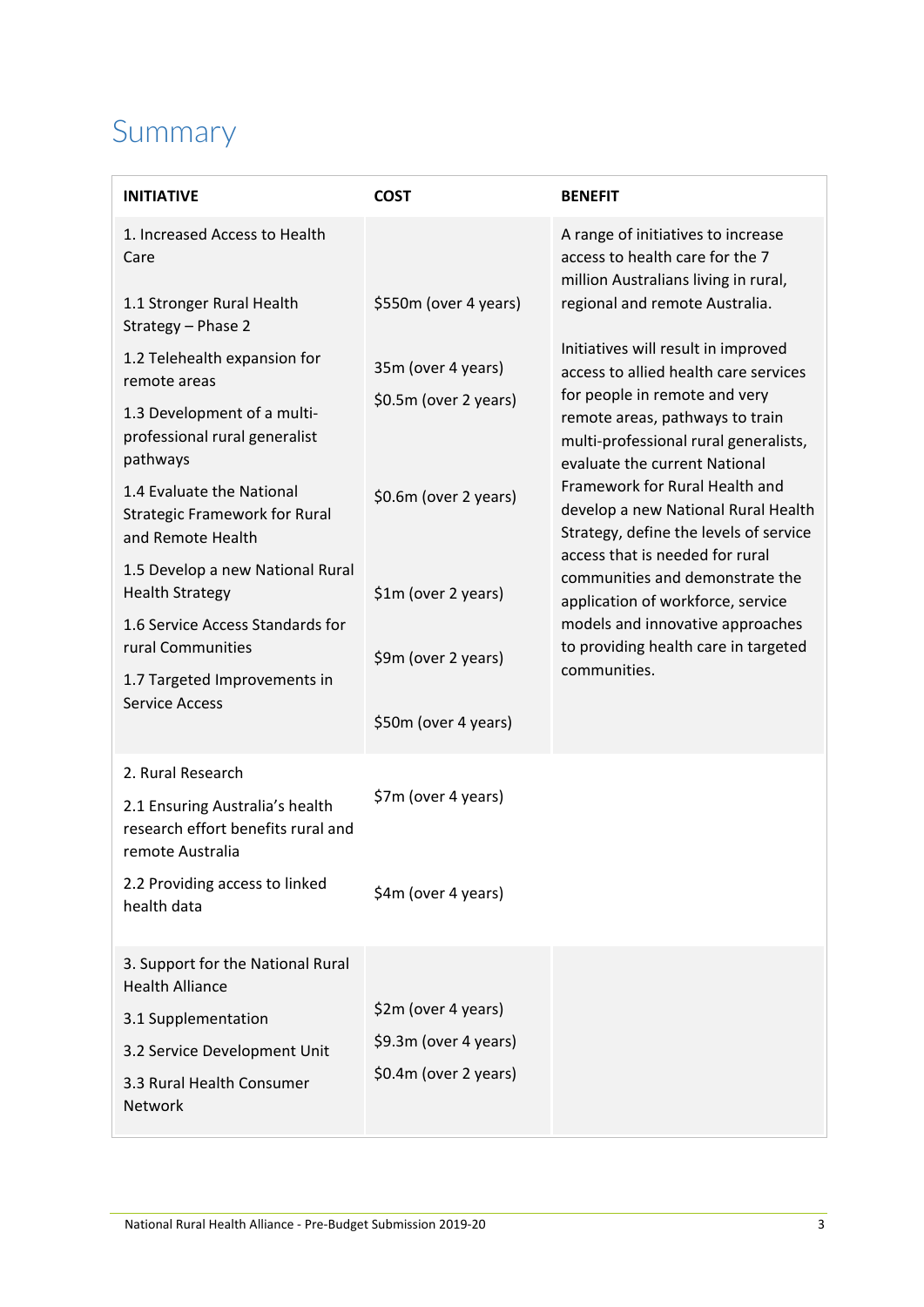## <span id="page-4-0"></span>Proposed priority initiatives 2019/20

#### <span id="page-4-1"></span>**1. Increased Access to Health Care**

The May 2018 Federal Budget committed over \$550m to improving the health workforce in rural, regional and remote Australia. The provisions included a range of initiatives to support the medical and nursing workforce through enhanced training, employment support and practice incentives to support the provision of medical and nursing services in rural and remote areas in particular. There was not a strong focus on the other health professions and medical specialties that are substantially under-represented in rural and remote Australia. The only element that may benefit other professions is the combining of subsidy arrangements to support GP Practice recruitment of doctors and nurses to also support the employment of a range of allied health professionals in GP practice settings. It is this and related elements that now need to be strengthened and expanded.

#### <span id="page-4-2"></span>**1.1 Stronger Rural Health Strategy – Phase 2**

This next stage would see an expansion of the strategy to include the provision and support of allied health services to rural, regional and remote Australia. While the advances that have been made in relation to the supply and distribution of medical and nursing services in rural areas are significant, the same can't be said for the provision of allied health services. This proposal would see the application of some of the initiatives that have demonstrated an impact in medicine and nursing to the other health professions and for a focus to be developed on creating integrated primary health care teams capable of meeting the particular health needs of local communities. These initiatives will be complementary and build upon the focus that the National Rural Health Commissioner will have in 2019 on the range of other health professions necessary to provide multi-disciplinary, coordinated care in rural Australia.

#### **Investment: \$550m (initial commitment)**

#### <span id="page-4-3"></span>**1.2 Telehealth expansion for remote areas**

This initiative will build on the Health Ministers commitment [\(here\)](http://www.health.gov.au/internet/ministers/publishing.nsf/Content/health-mediarel-yr2018-hunt178.htm) to provide \$33.5m to fund General Practitioner access to the MBS for general consultations to people living in remote and very remote areas. The proposal seeks to expand this commitment to include the 14 recognised allied health professionals that presently have access to the MBS for face-to-face consults only. The initiative focusses on the most disadvantaged communities in remote and very remote locations across Australia where the health outcomes experienced are the worst in the country. These communities often do not have local access to GP's, nursing or allied health services.

Australia has just over 500,000 people living in its most remote areas (Modified Monash Model (MMM) Regions 6 and 7). This initiative recognises that significant advances in technology have occurred which enable health practitioners to communicate remotely with other health professionals and consumers in remote locations. Initiatives such as the governments Mobile Black Spot Program has enabled over 600 communities, many of which are located in remote and very remote Australia, to have data and voice connectivity through the 4G telecommunications network. This and other initiatives, including the Skymuster satellite broadband service, mobile phone extension services and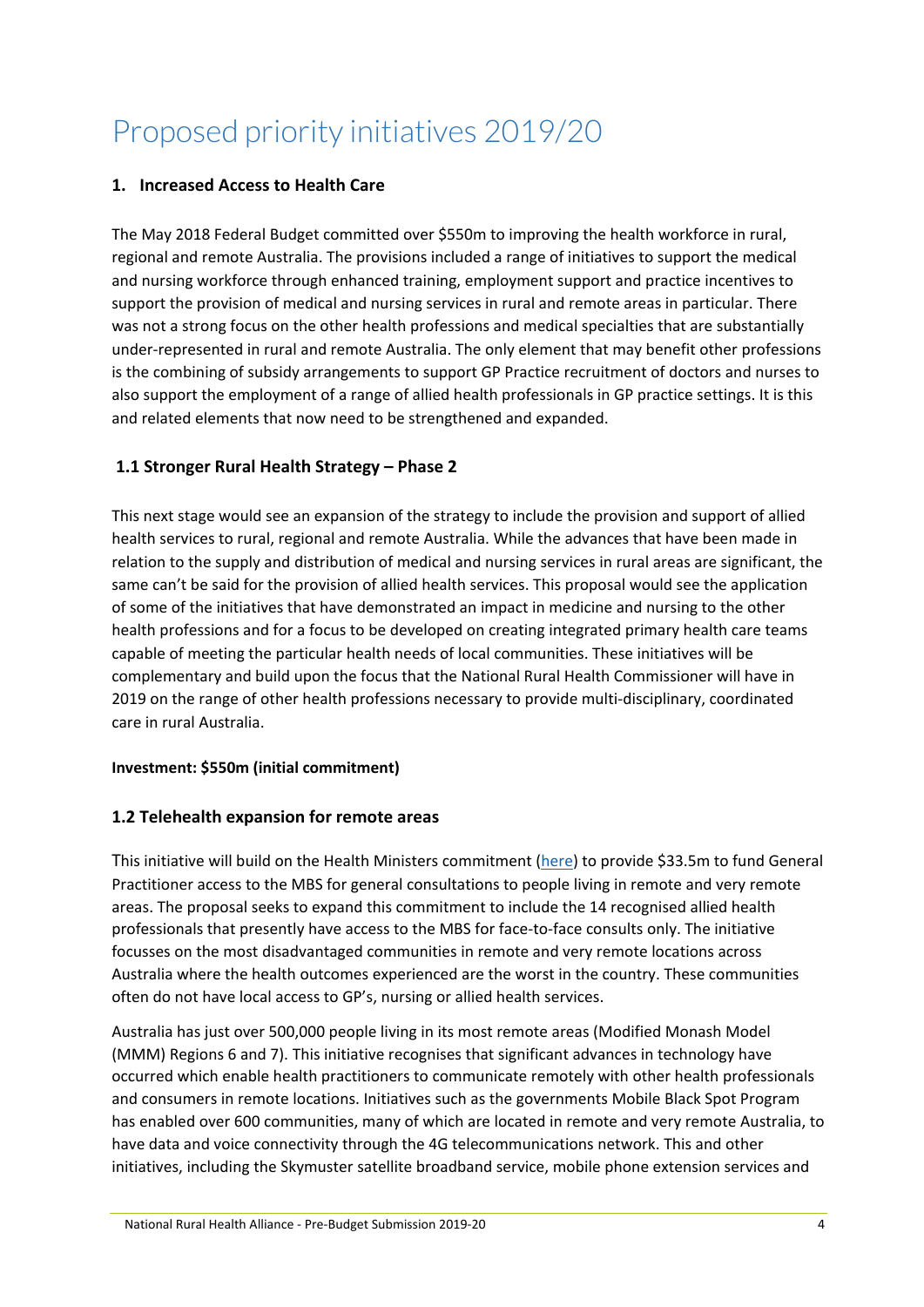community WiFi hubs are enabling connectivity and a platform upon which technological aides and applications can be utilised to augment clinical practice.

The initiative will also build upon the government decision to enable tele-health consultations to be claimed on the MBS by GP's and psychologists providing direct mental health care and the similar expansion of telehealth services in drought affected areas.

The funding model would involve enabling access to the MBS by these practitioners remotely in much the same way as currently applies to GP's and psychologists for mental health related consultations. Alternatively, a blended payment arrangement could also be considered that would recognise some of the fixed costs associated with a practitioner accessing the technology to enable the provision of service.

An important consideration will be the need to restrict access to the scheme to those practitioners working in regional and outer regional areas (MMM 4 to 5) and those (few) allied health practitioners already located in remote and very remote areas (MMM 6 and 7). The intent is to better meet the needs of consumers for which access to health services is limited, while strengthening the viability and sustainability of allied health services in these areas.

#### **Investment: \$35m (over 4 years)**

#### <span id="page-5-0"></span>**1.3 Development of multi-professional rural generalist pathways**

Health workforce data clearly indicates that there is a maldistribution of the health workforce across a range of professional health disciplines. While the focus of efforts to correct this has largely been focussed on the medical professions, an equally concerted effort is required to identify strategies and opportunities for enhancing access to multi-professional practitioners more generally.

The Government's commitment to the development of Rural Generalist Pathways in medicine is commended. This work is a core responsibility of the recently appointed Rural Health Commissioner and the Alliance is keen to work with the Commissioner to assist in any way it can with this important initiative.

The Alliance believes that the identification and development of generalist pathways can be a key enabler in addressing the present maldistribution of the health workforce more generally. Such an initiative would enable the identification of learning and development requirements for trainees during both their undergraduate and postgraduate years to enable them to be proficient in applying their practice to rural and remote settings.

The Alliance is well placed to undertake this work. Each of the relevant professional disciplines is represented as part of our membership as well as employer and organisational membership-based peak bodies.

This work would occur in parallel with the work being undertaken by the Rural Health Commissioner and would occur over the same time period (two years). The Alliance will work closely with the Commissioner to coordinate the development of complementary training, development, work experience and employment pathways for multi-professional disciplines being skilled and attracted to working in rural and remote areas.

**Investment: \$500k (over two years)**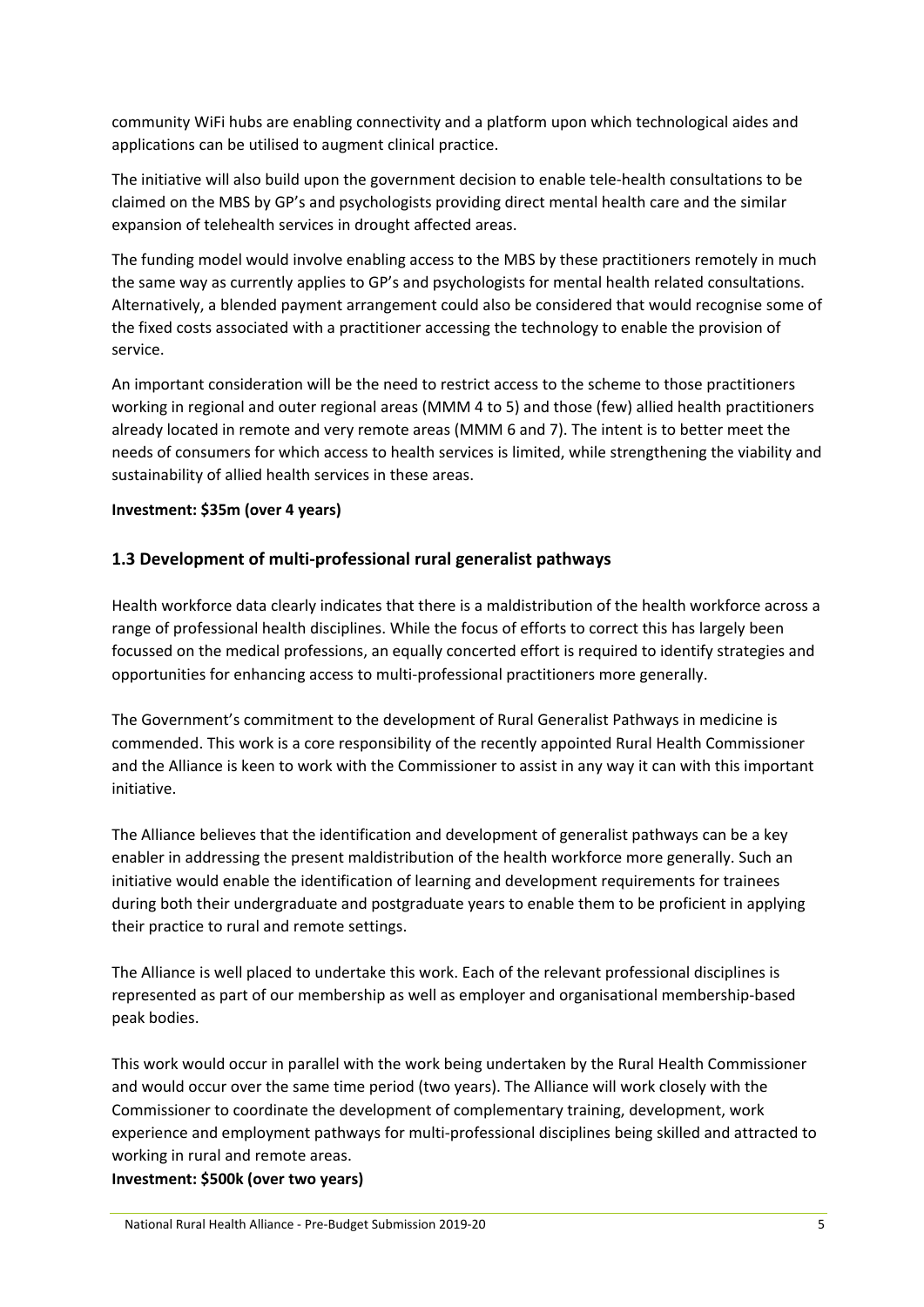#### <span id="page-6-0"></span>**1.4 Evaluate the National Strategic Framework for Rural and Remote Health**

Endorsed in 2011 by the Standing Council on Health, the National Strategic Framework for Rural and Remote Health (the Framework) recognised the unique challenges of providing health care in rural and remote Australia and the importance to all Australians of providing timely access to quality and safe health care services, no matter where they live. The Framework was intended for use by all engaged in the planning, funding and delivery of health services in rural, regional and remote Australia – governments, communities, local health service providers, advocacy and community groups and members of the public.

There has been no work undertaken to assess the extent to which the Framework has been applied, its effectiveness in enhancing service planning and delivery or to what extent the goals of the Framework may have been achieved.

This initiative would enable a comprehensive evaluation to occur, the results of which would provide valuable input to inform the development of a new National Rural Health Strategy.

#### **Investment: \$600k (over 2 years)**

#### **1.5 Develop a new National Rural Health Strategy**

*Australia's Health 2016* (the biennial report of the Australian Institute of Health and Welfare) acknowledges that "Australians living in rural and remote areas tend to have lower life expectancy, higher rates of disease and injury, and poorer access to and use of health services than people living in major cities." This is word for word the same as the assessment from *Australia's Health 2010*.

With little change in health outcomes in the intervening six years, it is time for a new National Rural Health Strategy which should be developed following the evaluation and review of the 2011 Framework outlined above.

Key elements of the strategy would include key priorities similar to those contained in the 2011 Framework including: access; service models and models of care; health workforce; collaborative partnerships and planning at the local level; and strong leadership, governance, transparency and performance.

Australia has been at the forefront of rural health service development. We need to evaluate programs such as the multi-purpose services programs and other innovative models of service delivery and look at how we can build on their successes to meet emerging needs in rural and remote communities.

A new National Rural Health National Framework will reflect these requirements and look at how health reform and improved health service delivery is positioned within the broader social and economic life of rural and remote Australia.

#### **Investment: \$1m (over 2 years)**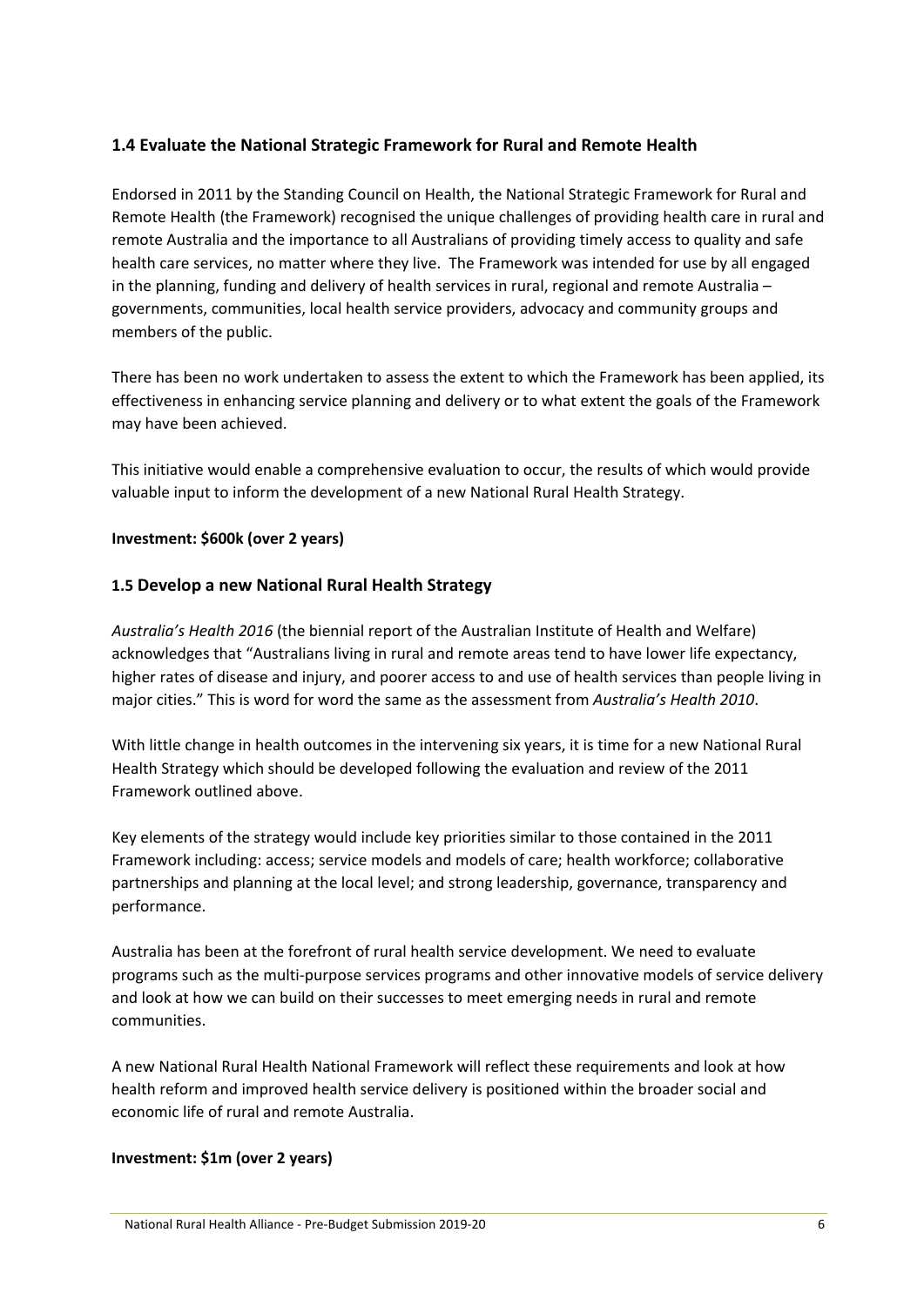#### **1.6 Service Access Standards for rural communities**

This initiative will build on the existing work that has been undertaken by the Alliance and its member organisations to develop a scalable method of identifying the health needs of individual rural communities (or population catchments) and defining the service models necessary to achieve sustainable improvement in health outcomes.

The Alliance has developed an 'Exemplar' model that can be used to assess the health needs of communities and catchments of different size, location and socio-demographic/cultural characteristics. Additional funding is required to further develop the tool and 'test' its application to a range of communities and catchments of different characteristics. Once refined, the tool will be used to access a range of existing data sets reflecting actual and predicted health needs. Data will also be sourced to define the service models that are best placed to achieve the required improvement in health outcomes for that community or catchment. Analysis will include a cost benefit and evaluation framework to assist in the consideration of the models developed.

Through its close collaboration with the rural health research sector, the Alliance will engage with rural health research hubs, Rural Health Training Units, Clinical Schools and the tertiary education sector to progress the development of the service access standards. Data sources will include the data sources presently managed by the Department of Health, including the Health Demand and Supply Utilisation Patterns Planning (HeaDS UPP) workforce mapping facility.

It is envisaged that modelling will be able to be completed for over 400 communities or catchments across outer regional, remote and very remote areas over the four-year funding term. Service profiles will be accessible for use by health service planners, Primary Health Networks, Local Health Districts, state/territory governments and the Commonwealth.

#### **Investment: \$9m (over 2 years)**

#### **1.7 Targeted improvements in Service Access**

This initiative seeks to identify a minimum of 20 rural and remote 'test bed' sites comprising clusters of rural communities within a common population catchment to identify the service access issues in that catchment, and to seek to directly influence the barriers impacting on enabling people to have timely, appropriate and affordable access to health services.

The initiative would require the Alliance and its member organisations to work to:

- Develop the criteria upon which the selection of the 20 communities would be selected.
- Utilise the Exemplar approach (above) to identify the health needs of the catchment population based upon an analysis of the socio-demographic characteristics, geographical proximity to services, and illness and disease profiles.
- Undertake an analysis of the supply and distribution of the health workforce and the level of access to services currently available to the catchment population.
- Undertake an analysis of the pathways to care that currently exist and identify best practice/best fit/best outcome solutions to address the impediments to access.
- Identify the resource shortfalls that exist and implement response plans targeting workforce capacity, technological integration and infrastructure.
- Evaluate over the four-year funding period the improvement in service access that has been achieved and the impact on health outcomes observed.

#### **Investment: \$50m (over 4 years)**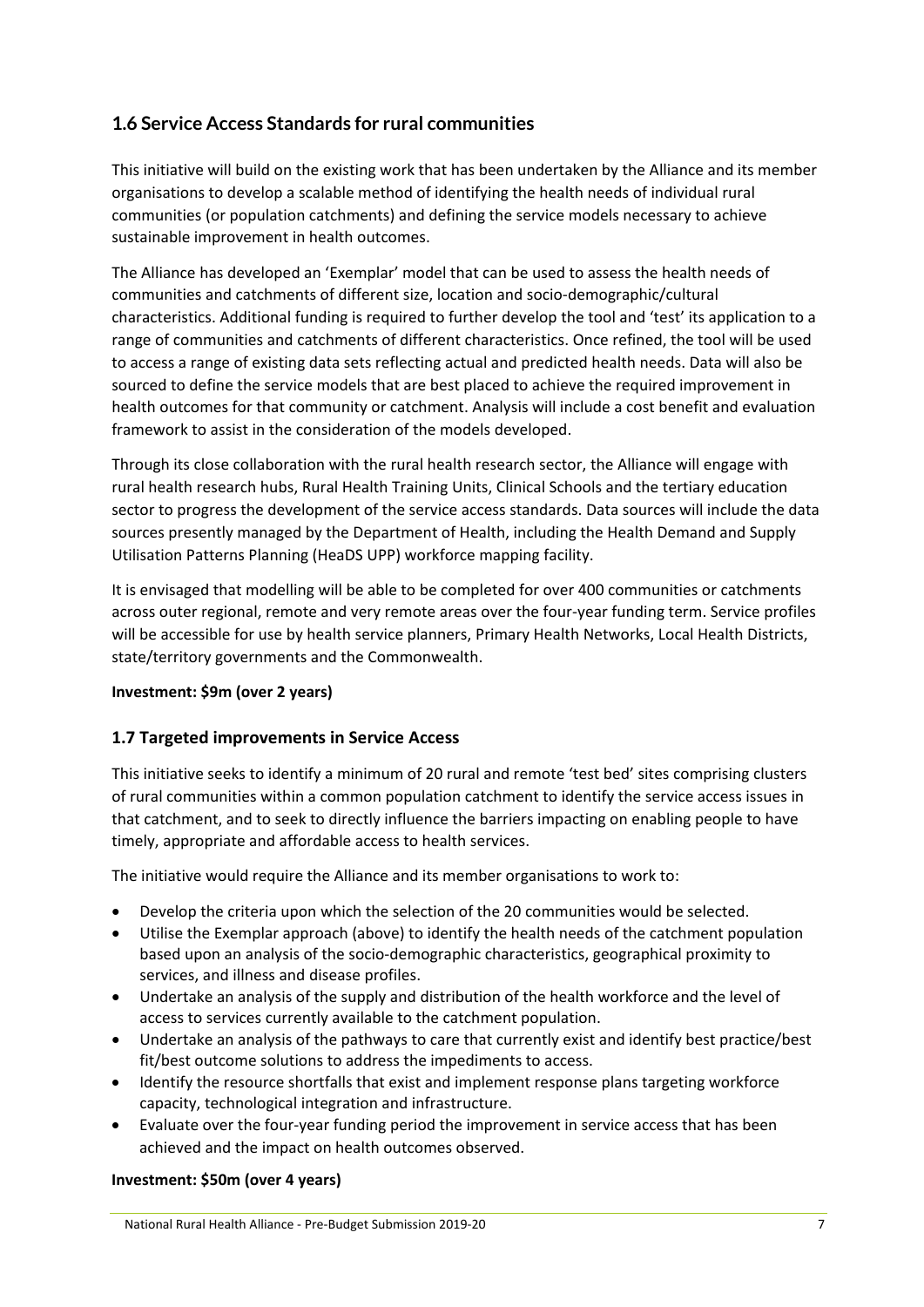#### **2. Rural Research**

#### **2.1 Ensuring Australia's health research effort benefits rural and remote Australia**

This initiative calls for establishment of a structure within the Medical Research Future Fund (MRFF) to enable the fund to have a proactive approach to attracting research proposals from rurally based researchers, academics and Practitioners. Equally important, the initiative will address one of the critical concerns and frustrations of the health research sector – the translation of research outcomes into policy and practice.

The MRFF is presently not required to capture and report on the proportion of funded research activity that is either specifically targeted at rural health concerns or includes sufficient rural representation to be applicable to rural areas. The recently released MRFF priorities for 2018-2020 failed to identify a specific focus for rural health research, although the new focus on Indigenous health is very much welcome. Recent analysis of the National Health and Medical Research Council (NHMRC) research activity has established that in 2014 less than 2.4% of the total NHMRC spend is directed to rural areas<sup>[1](#page-8-0)</sup>. This startling statistic belies the fact that approximately 7 million people (29% of Australia's total population) live in rural, regional and remote Australia. Further, on almost every health outcome indicator, country people experience demonstrably poorer health outcomes than their metropolitan counterparts. There is clearly the opportunity to maximise the return on the research dollar by investing in rural health research.

The initiative has been costed on the basis of funding 6 FTE, establishment costs and overheads to undertake the three key functions of:

- Develop Rural Health Research Priorities based on the linked data evidence and data analysis and validated in consultation through the Alliance.
- Assist research bodies funded under MRFF to engage with rural and remote community sector and understand rural circumstances and challenges.
- Establish processes and support the translation of research outcomes from the MRFF for the benefit of rural and remote communities.

A significant benefit of the initiative is that the resource will act as an interface between the research bodies and rural communities. It will avoid each of the research bodies having to establish their own processes and engagement with rural and remote communities as well as clearly establishing the research priorities to ensure translatable benefits.

An alternative option involves establishing a similar capacity within the MRFF funded Centres for Innovation and Regional Health located in NSW and the NT. This would require a partnership to be negotiated with the National Rural Health Alliance to ensure strong linkages with the sector through the membership bodies of the Alliance.

#### **Investment: \$7m (over 4 years)**

National Rural Health Alliance - Pre-Budget Submission 2019-20 8

<span id="page-8-0"></span> <sup>1</sup> Australian Journal of Rural Health (2018) https://onlinelibrary.wiley.com/doi/full/10.1111/ajr.12429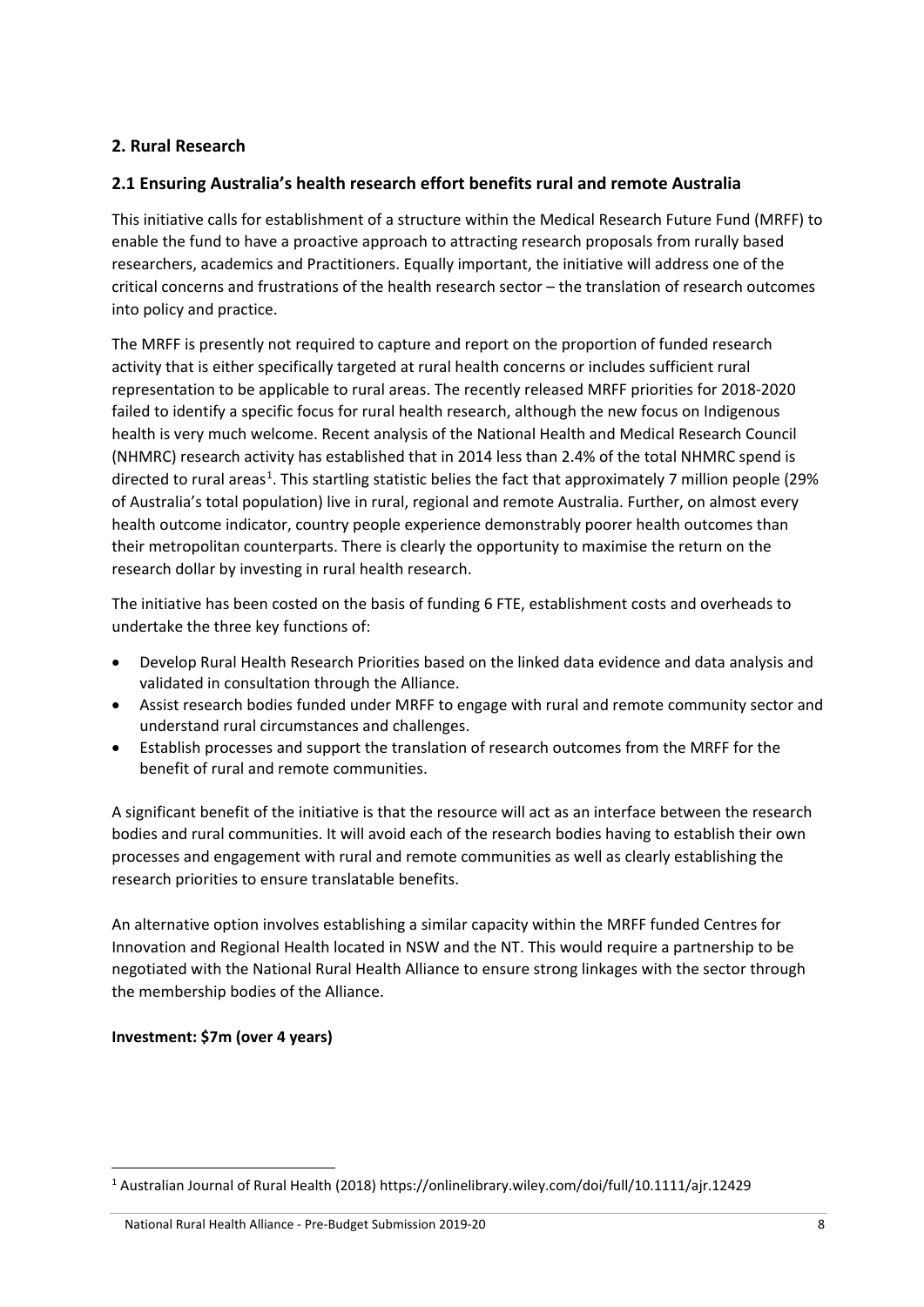#### **2.2 Providing access to the available linked health data for improved targeting of health investments in rural and remote Australia**

This initiative involves the alignment of existing data sets to inform decision making at policy, service planning and service delivery levels to improve health outcomes for people in rural, regional and remote areas.

Australia is fortunate to have a number of Australian data base entities that collect and report on data for the health sector (such as ABS and AIHW). Other data agencies include the Independent Hospital Pricing Authority (IHPA), National Health Funding Body and the Australian Health Practitioner Regulation Agency (AHPRA).

However, the Alliance has identified previously (in a submission to the Senate Select Committee into Health inquiry into improving access to and linkages between health data sets held by Commonwealth entities (2015)) that what is missing is a single, overarching long term plan clearly identifying the range of health data needs, the rationale underpinning data gathered by whom, how and why, and how data is stored and disseminated and shared.

The data holdings held by the Administrator of the National Health Funding Body include linked data across MBS, PBS and hospitals with a Medicare PIN as a point of linkage (utilisation of this is understood to require Commonwealth approval). This data (with over three years history) is available in almost real time and can be analysed in ways that can present how Australians interact with the public funded health system.

The availability of this linked data set would enable:

- The assessment of different levels of access to health care for different conditions and in different geographic locations.
- An assessment of the degree to which best practice is being employed across disease groups and how different populations interact with the health system to address their needs
- The provision of near real time evidence to assist decision-making and better inform policy makers, researchers and funders about the current relationship between health service provision and the health outcomes achieved.
- More accurate commissioning of research activity to address health inequity and the measurement of the effectiveness of research translation into practice.

This initiative is possibly the most powerful tool available for health policy and health funding decision-making. Its release and use would have a profound impact on health outcomes in Australia. A similar facility is in operation in New Zealand and Canada. The initiative is consistent with the recommendations of the recent Productivity Commission Report and supported in the Government's response.

Investment in this initiative would deliver the analysis required to a provide a clear picture of both disadvantage in rural Australia and where governments and policy makers could get the best return on the health investment. The funds will resource the data analytics, health economic analysis and governance design and development to ensure privacy and data protection mechanisms are in place.

#### **Investment: \$4m (over four years)**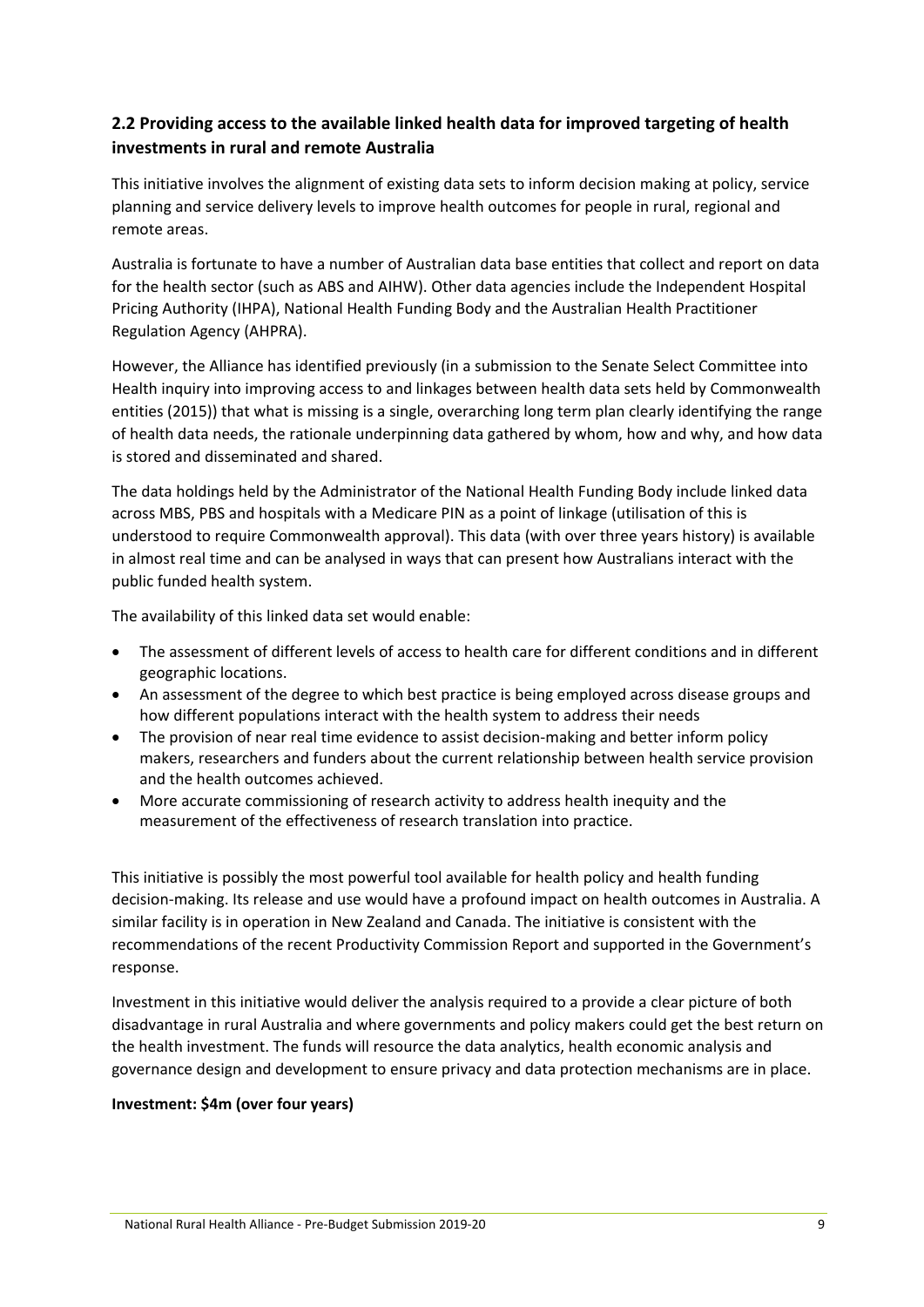#### **3. Support for the National Rural Health Alliance**

#### **3.1 Supplementation**

The Alliance has been supported by government over the past 25 years to provide leadership, advice and support to the rural and remote health sector. The Alliance is the only peak organisation able to source expertise from across the majority of healthcare professions and representative groups, each of which have a direct investment and involvement in rural and remote health. As such, the Alliance is uniquely placed to provide expertise and definitive advice to inform higher level decision making regarding the provision of quality health care services to consumers in rural and remote Australia. A core function of the Alliance is to assist the Commonwealth Government in the formulation of national policy and program initiatives designed to improve health outcomes for people living in rural and remote Australia.

Continued and amplified support of the Alliance will ensure:

- Expansion of the capacity of the Alliance to provide leadership in the consultation of the rural health sector in the development of new initiatives, service models and new technologies that will improve health outcomes for consumers in rural and remote Australia.
- Expansion of the network of affiliated member organisations to ensure all service sectors that have a focus on rural and remote health benefit from the support and involvement of the Alliance and are able to contribute to the formulation of key policy initiatives without duplicating effort.
- Expansion in the ability of the Alliance to facilitate research activity targeting best practice solutions to the provision of health care to rural and remote Australia.

#### **Investment: \$2m (over 4 years)**

#### **3.2 Establishment of Service Development Support Unit**

This initiative seeks to establish a central capacity to:

- Work with Alliance member organisations, PHNs, LHD's/LHN's, state and federal departments of health, and the office of the Rural Health Commissioner to identify vulnerable rural and remote areas that are at risk of losing services.
- Ensure rural and remote towns maximise use of existing resources including MBS to improve their service quality and viability.
- Provide business and service modelling for at risk services through provision of financial analysis and business development advice.
- Develop best practice integrated service modelling.

Many rural and remote locations lack access to allied health and mental health services. There is not one consistent service model across all rural and remote towns. Typically, they can be characterised as having limited or no access to private allied or mental health services within their town. Where a private provider does exist, they are usually expensive. Where a public provider of these services exist, they have long waiting lists which acts as an additional barrier to access.

In towns where a robust private medical practice exists it is often the case that there is criticism and frustration from GPs who are unable to access the required allied health and mental health services for their patients and provide care plans and better team care arrangements. In most cases the public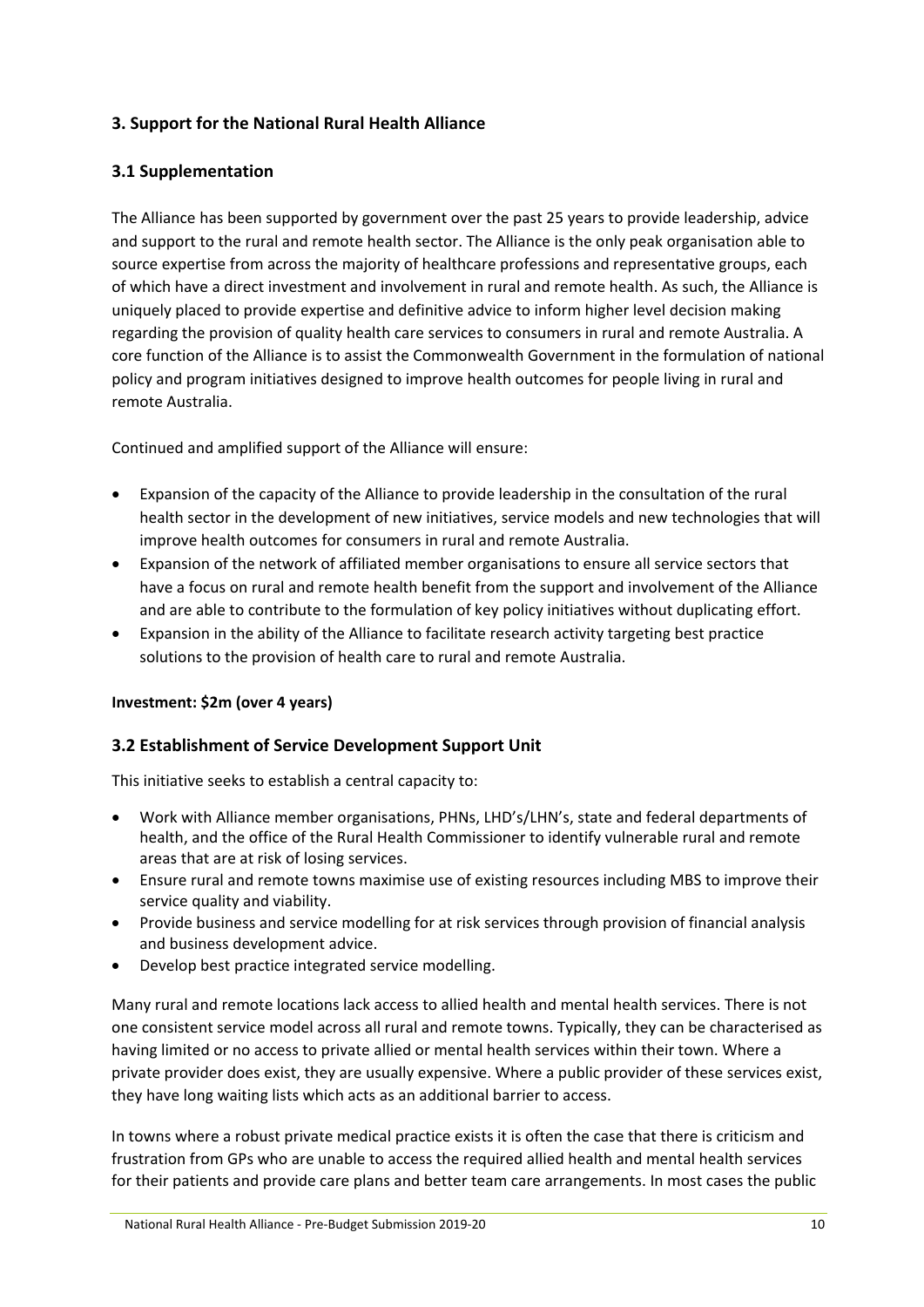providers of these services do not use MBS funding to support allied health and mental health services. It is clear that there is substantial under-utilisation of MBS for allied health and mental health services in rural and remote Australia.

An important improvement for rural and remote primary health care services could be achieved by enabling access to the underutilised Medicare funds to identify packaged health care solutions for small communities. The proposed service development support unit would provide support to these small services through:

- Financial analysis and modelling
- Service development support
- Advice about workforce retention and creation of financial incentives
- Access to a pool of funds able to support services as they transition to better service and financial models
- Advice to NRHA and Government about best practice and workforce sustainability.

#### **Investment: \$9.3m (over 4 years)**

#### <span id="page-11-0"></span>**3.3 Building the rural health consumer network**

This initiative seeks to expands collect consumer views about what service models, practices and ways of working have the most benefit in improving health and well-being. It follows the recent announcements and social media commentary made by the Hon Ken Wyatt regarding the value that needs to be placed on listening to the stories of health consumers and the insights that they have into how health services (particularly for vulnerable people) can be improved.

In addition to this, recent research has highlighted the need to look more broadly at the range of evidence used to inform decision-making in healthcare. Much of the research points to the lived experience of consumers of health services being key to informing better practice. Also, studies have now clearly established that a positive service experience is closely related to a heightened sense of health and well-being.

This initiative is also consistent with movement toward ensuring consumers and carers are at the centre of decisions being made concerning their care. This movement is most clearly demonstrated within the aged care and disability services sectors where consumer directed care systems and processes are now being implemented to give consumers and their carers control over the choices available to support them in both community and residential care settings.

This project seeks to review the evidence available and to undertake a research project aimed at capturing the personal stories of rural and remote consumer and carer experiences with the health care system. This information will then be used to expand the breadth of evidence available to inform better practice and policy reform required to address the rural and remote health outcome divide.

#### **Investment: \$400k (over 2 years)**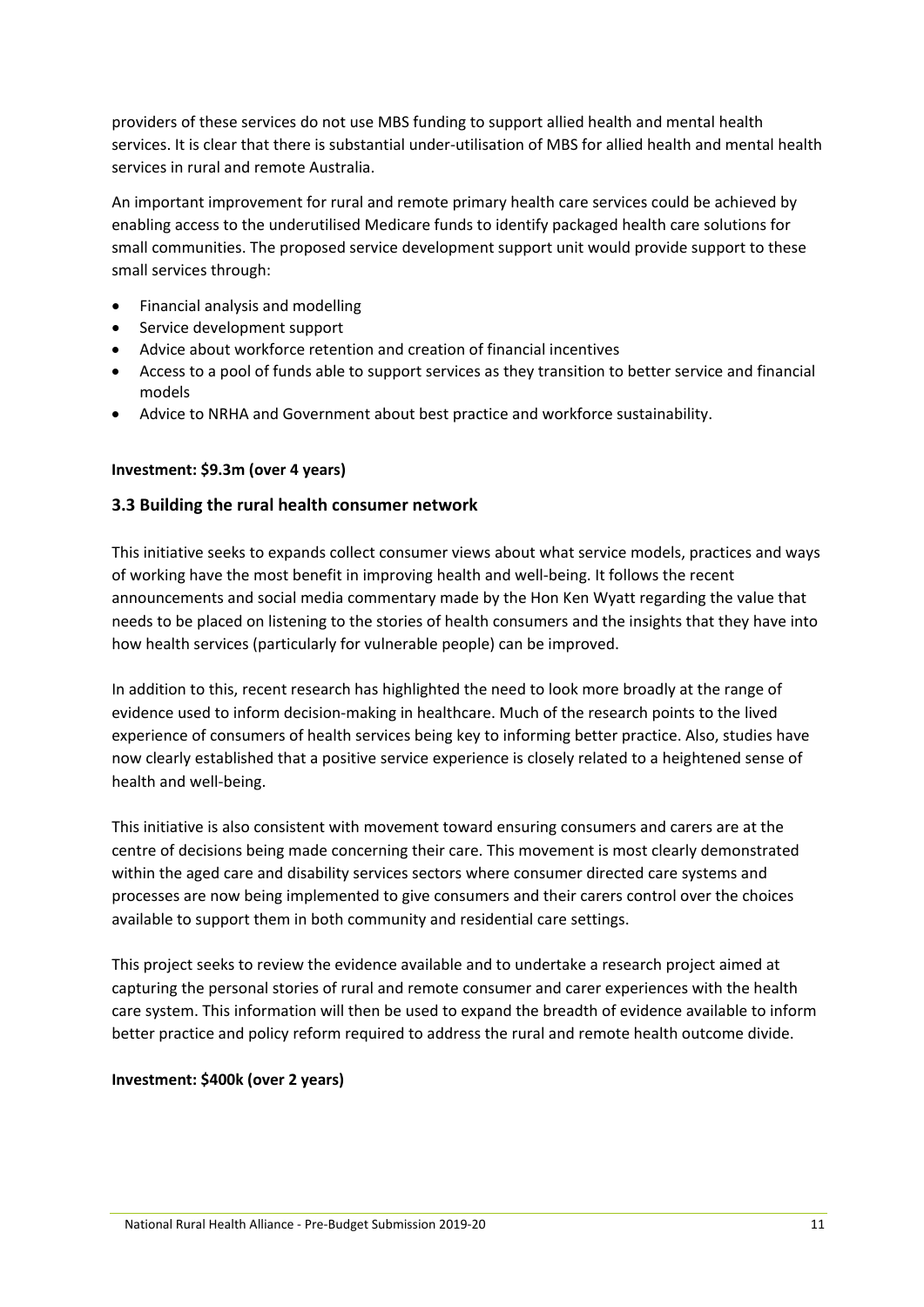## National Rural Health Alliance Member Bodies

| Australasian College for Emergency Medicine - Rural, Regional and Remote Committee (ACEM)  |
|--------------------------------------------------------------------------------------------|
| Australasian College of Health Service Management - rural members (ACHSM)                  |
| Australian College of Midwives - Rural and Remote Advisory Committee (ACM)                 |
| Australian College of Nursing - Rural Nursing and Midwifery Community of Interest (ACN)    |
| Australian College of Rural and Remote Medicine ACRM)                                      |
| Australian Healthcare and Hospitals Association (AHHA)                                     |
| Allied Health Professions Australia Rural and Remote (AHPA)                                |
| Australian Indigenous Doctors' Association (AIDA)                                          |
| Australian Nursing and Midwifery Federation - rural nursing and midwifery members (ANMF)   |
| Australian Physiotherapy Association - Rural Members Network (APA)                         |
| Australian Paediatric Society (APS)                                                        |
| Australian Psychological Society - Rural and Remote Psychology Interest Group (APS)        |
| Australian Rural Health Education Network (ARHEN)                                          |
| Congress of Aboriginal and Torres Strait Islander Nurses and Midwives (CATSINaM)           |
| Council of Ambulance Authorities (Rural and Remote Group) (CAA)                            |
| Centre for Remote Area Nurses Association (CRANAplus)                                      |
| Country Women's Association of Australia (CWAA)                                            |
| Exercise and Sports Science Australia (Rural and Remote Interest Group) (ESSA)             |
| Federation of Rural Australian Medical Educators (FRAME)                                   |
| Isolated Children's Parents' Association (ICPA)                                            |
| National Aboriginal and Torres Strait Islander Health Worker Association (NATSIHWA)        |
| National Aboriginal Community Controlled Health Organisation (NACCHO)                      |
| National Rural Health Student Network (NRHSN)                                              |
| Paramedics Australasia (Rural and Remote Special Interest Group) (PA)                      |
| Rural Special Interest Group of Pharmaceutical Society of Australia (PSA)                  |
| The Royal Australian College of General Practitioners - Rural (RACGP)                      |
| Rural Doctors Association of Australia (RDA)                                               |
| Australian Dental Association - Rural Dentists' Network (ADA)                              |
| The Royal Australasian College of Surgeons - Rural Surgery Section (RACS)                  |
| Royal Far West (RFW)                                                                       |
| Royal Flying Doctor Service (RFDS)                                                         |
| Rural Health Workforce Australia (RHWA)                                                    |
| Chiropractors' Association of Australia - Rural and Indigenous Health-interest Group (CAA) |
| Optometry Australia - Rural Optometry Group (OA)                                           |
| Rural Pharmacists Australia (RPA)                                                          |
| Services for Australian Rural and Remote Allied Health (SARRAH)                            |
| Speech Pathology Australia - Rural and Remote Member Community (SPA)                       |